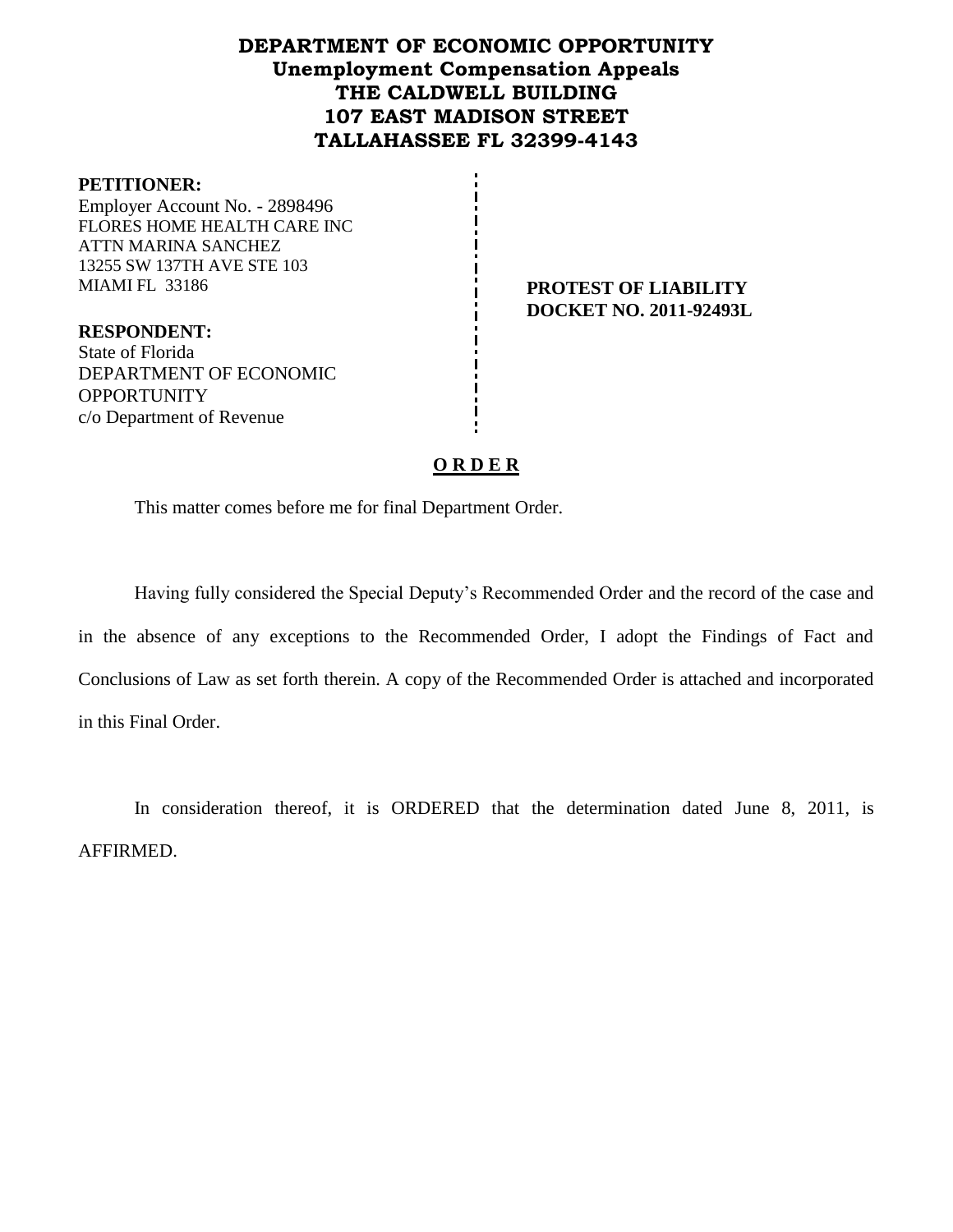#### **JUDICIAL REVIEW**

Any request for judicial review must be initiated within 30 days of the date the Order was filed. Judicial review is commenced by filing one copy of a *Notice of Appeal* with the DEPARTMENT OF ECONOMIC OPPORTUNITY at the address shown at the top of this Order and a second copy, with filing fees prescribed by law, with the appropriate District Court of Appeal. It is the responsibility of the party appealing to the Court to prepare a transcript of the record. If no court reporter was at the hearing, the transcript must be prepared from a copy of the Special Deputy's hearing recording, which may be requested from the Office of Appeals.

Cualquier solicitud para revisión judicial debe ser iniciada dentro de los 30 días a partir de la fecha en que la Orden fue registrada. La revisión judicial se comienza al registrar una copia de un *Aviso de Apelación* con la Agencia para la Innovación de la Fuerza Laboral [*DEPARTMENT OF ECONOMIC OPPORTUNITY]* en la dirección que aparece en la parte superior de este *Orden* y una segunda copia, con los honorarios de registro prescritos por la ley, con el Tribunal Distrital de Apelaciones pertinente. Es la responsabilidad de la parte apelando al tribunal la de preparar una transcripción del registro. Si en la audiencia no se encontraba ningún estenógrafo registrado en los tribunales, la transcripción debe ser preparada de una copia de la grabación de la audiencia del Delegado Especial [*Special Deputy*], la cual puede ser solicitada de la Oficina de Apelaciones.

Nenpòt demann pou yon revizyon jiridik fèt pou l kòmanse lan yon peryòd 30 jou apati de dat ke Lòd la te depoze a. Revizyon jiridik la kòmanse avèk depo yon kopi yon *Avi Dapèl* ki voye bay DEPARTMENT OF ECONOMIC OPPORTUNITY lan nan adrès ki parèt pi wo a, lan tèt *Lòd* sa a e yon dezyèm kopi, avèk frè depo ki preskri pa lalwa, bay Kou Dapèl Distrik apwopriye a. Se responsabilite pati k ap prezante apèl la bay Tribinal la pou l prepare yon kopi dosye a. Si pa te gen yon stenograf lan seyans lan, kopi a fèt pou l prepare apati de kopi anrejistreman seyans lan ke Adjwen Spesyal la te fè a, e ke w ka mande Biwo Dapèl la voye pou ou.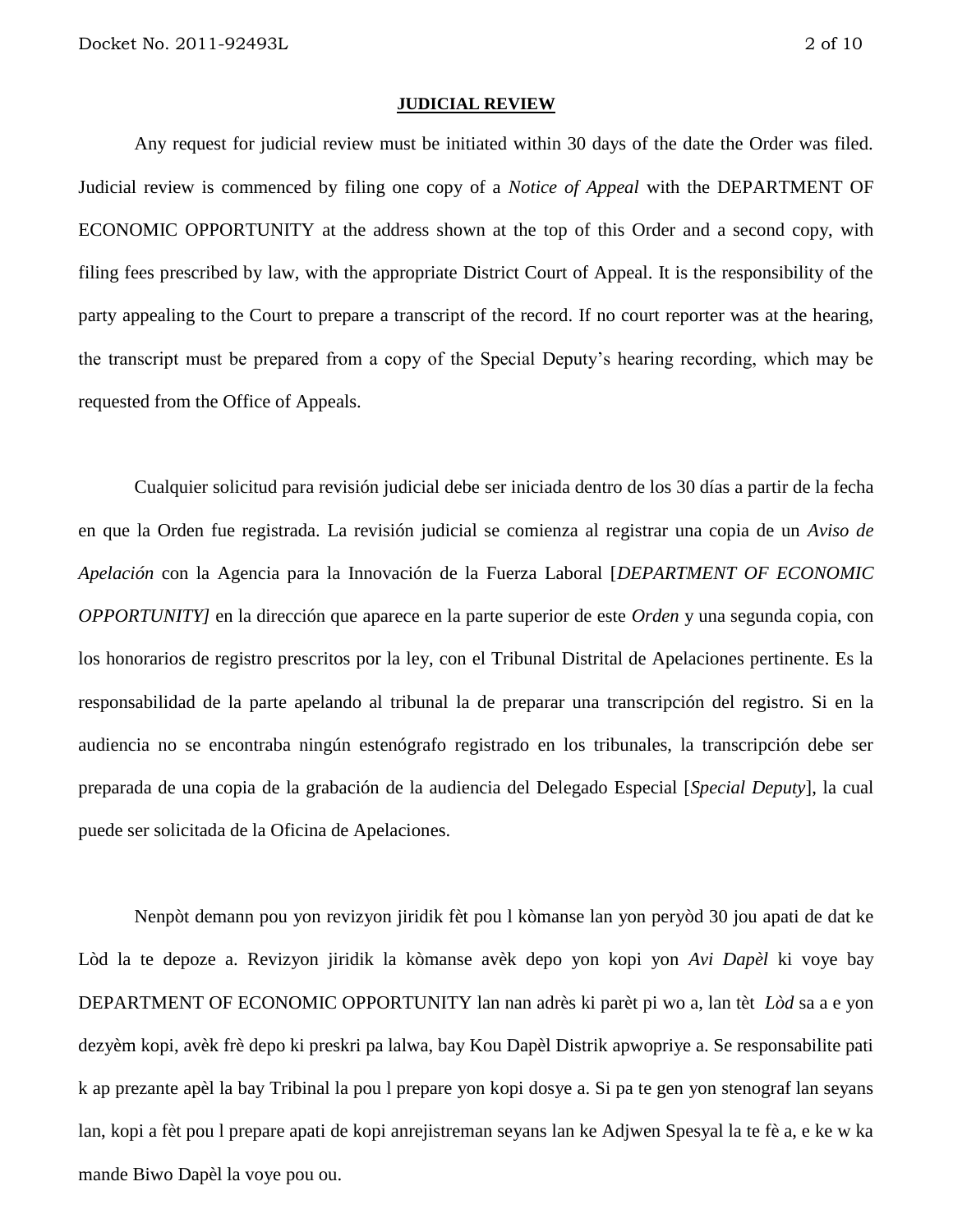DONE and ORDERED at Tallahassee, Florida, this day of May, 2012.



Altemese Smith, Assistant Director, Unemployment Compensation Services DEPARTMENT OF ECONOMIC OPPORTUNITY

FILED ON THIS DATE PURSUANT TO § 120.52, FLORIDA STATUTES, WITH THE DESIGNATED DEPARTMENT CLERK, RECEIPT OF WHICH IS HEREBY ACKNOWLEDGED.

Shemere Banner \_\_\_\_\_\_\_\_\_\_\_\_\_\_\_\_\_\_\_\_\_\_\_\_\_\_\_\_ \_\_\_\_\_\_\_\_\_\_\_\_

DEPUTY CLERK DATE

#### **CERTIFICATE OF SERVICE**

**I HEREBY CERTIFY that true and correct copies of the foregoing Final Order have been furnished to the persons listed below in the manner described, on the \_\_\_\_\_\_\_ day of May, 2012**.

Shaner Barnes

SHANEDRA Y. BARNES, Special Deputy Clerk DEPARTMENT OF ECONOMIC OPPORTUNITY Unemployment Compensation Appeals 107 EAST MADISON STREET TALLAHASSEE FL 32399-4143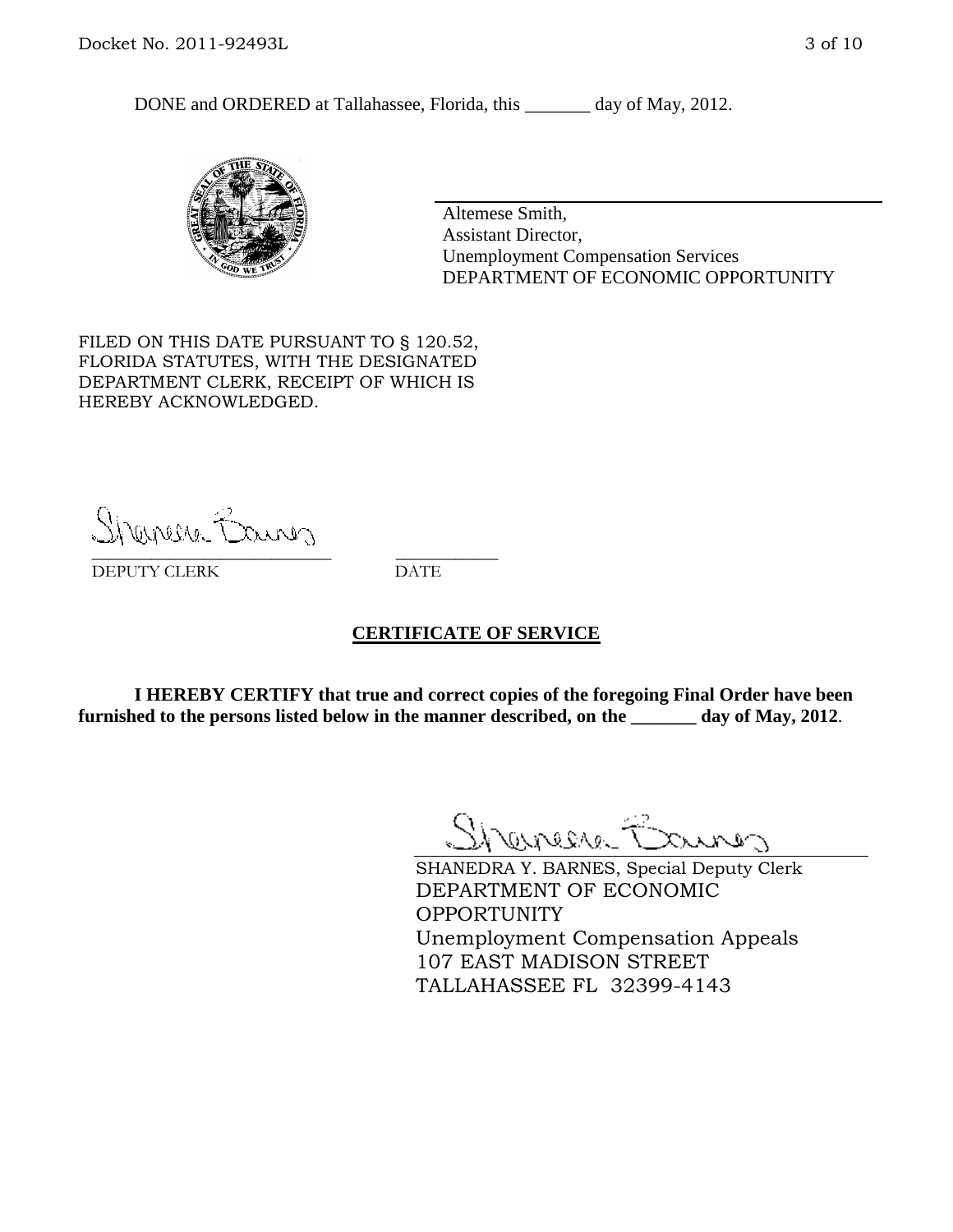Docket No. 2011-92493L 4 of 10

By U.S. Mail:

FLORES HOME HEALTH CARE INC ATTN MARINA SANCHEZ 13255 SW 137TH AVE STE 103 MIAMI FL 33186

MARIA BOCALANDRO 6800 33RD ST N

ST PETERSBURG FL 33702 DEPARTMENT OF REVENUE ATTN: VANDA RAGANS - CCOC #1 4624 5050 WEST TENNESSEE STREET TALLAHASSEE FL 32399

> DOR BLOCKED CLAIMS UNIT ATTENTION MYRA TAYLOR P O BOX 6417 TALLAHASSEE FL 32314-6417

State of Florida DEPARTMENT OF ECONOMIC OPPORTUNITY c/o Department of Revenue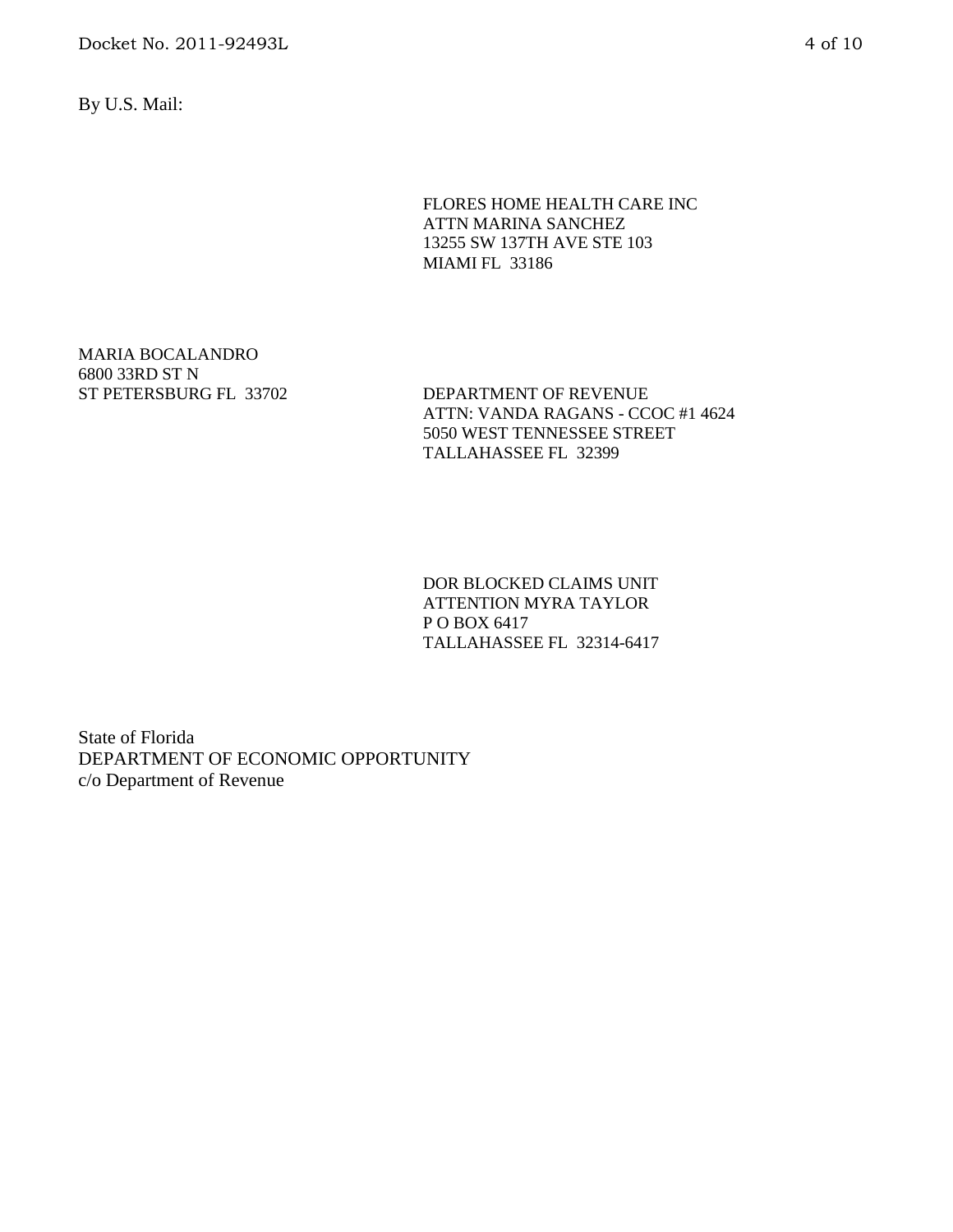# **DEPARTMENT OF ECONOMIC OPPORTUNITY Unemployment Compensation Appeals**

MSC 344 CALDWELL BUILDING 107 EAST MADISON STREET TALLAHASSEE FL 32399-4143

#### **PETITIONER:**

Employer Account No. - 2898496 FLORES HOME HEALTH CARE INC ATTN MARINA SANCHEZ 13255 SW 137TH AVE STE 103 MIAMI FL 33186

> **PROTEST OF LIABILITY DOCKET NO. 2011-92493L**

#### **RESPONDENT:**

State of Florida DEPARTMENT OF ECONOMIC **OPPORTUNITY** c/o Department of Revenue

# **RECOMMENDED ORDER OF SPECIAL DEPUTY**

TO: Assistant Director, Interim Executive Director, Unemployment Compensation Services DEPARTMENT OF ECONOMIC OPPORTUNITY

This matter comes before the undersigned Special Deputy pursuant to the Petitioner's protest of the Respondent's determination dated June 8, 2011.

After due notice to the parties, a telephone hearing was held on April 2, 2012. The Petitioner, represented by the Petitioner's president, appeared and testified. The Respondent, represented by a Department of Revenue Tax Specialist II, appeared and testified.

The record of the case, including the recording of the hearing and any exhibits submitted in evidence, is herewith transmitted. Proposed Findings of Fact and Conclusions of Law were not received.

## **Issue:**

Whether services performed for the Petitioner by the Joined Party constitute insured employment, and if so, the effective date of liability, pursuant to Section 443.036(19), 443.036(21); 443.1216, Florida Statutes.

## **Findings of Fact:**

- 1. The Petitioner is a corporation which operates a home health care business.
- 2. In 2009 the sister of the Petitioner's president immigrated to the United States from Cuba. The president's sister, the Joined Party in this case, had experience working with computers in Cuba. The Joined Party did not have a job and the Petitioner's president wanted to provide income for the Joined Party. The Joined Party was not qualified to perform medical services and the Petitioner gave the Joined Party an opportunity to do light clerical work with the intention of eventually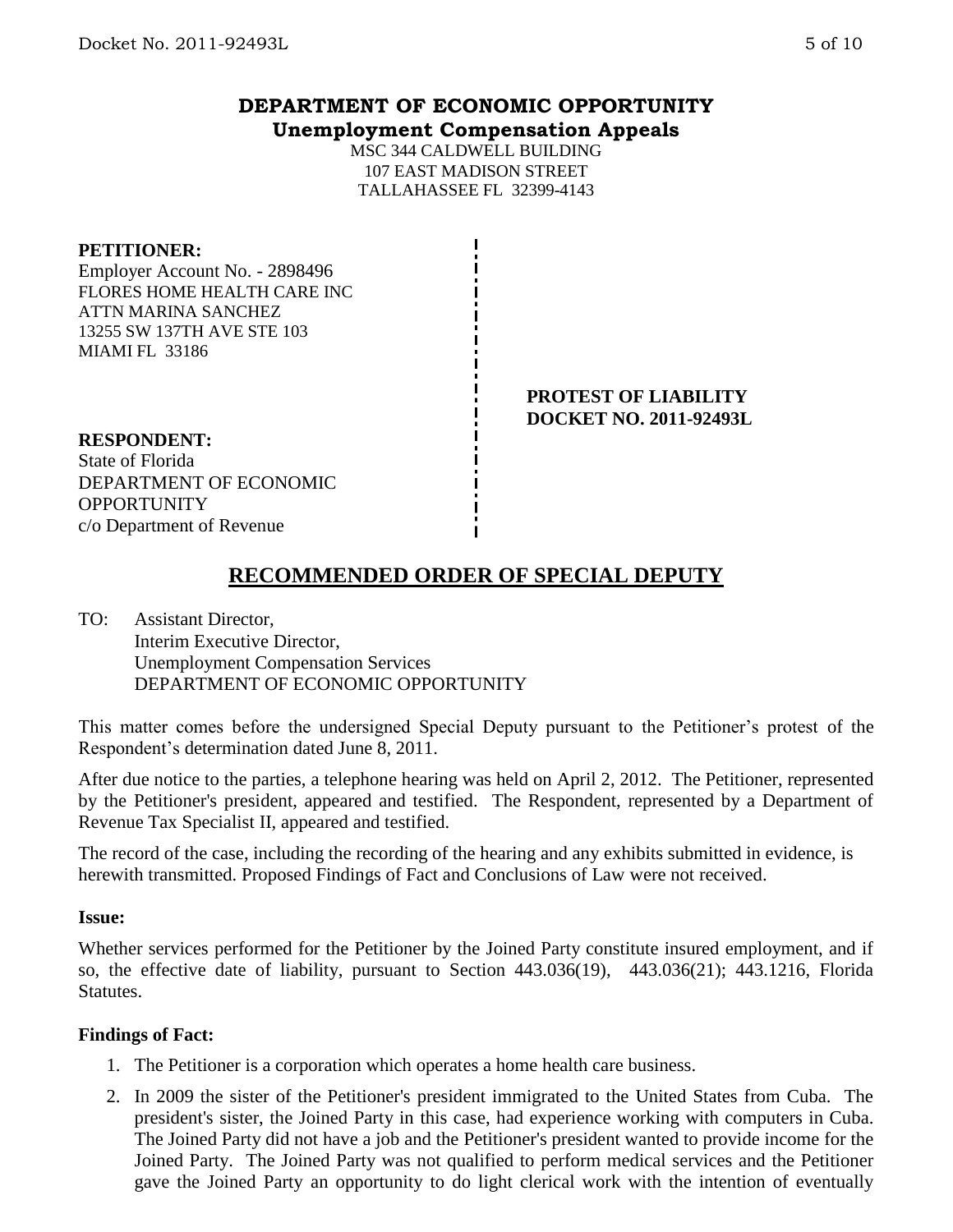hiring the Joined Party as an employee if the Joined Party proved that she was capable of performing the work. The Petitioner's president told the Joined Party that the Petitioner would pay the Joined Party \$15 per hour.

- 3. The Joined Party does not speak English and the Petitioner's president realized that the Joined Party would not be able to answer the telephone. All of the other individuals who worked in the Petitioner's office spoke English. The president read the Petitioner's employee policies to the Joined Party and advised the Joined Party that she was required to comply with the policies, including the requirement that the Joined Party wear a nurse's uniform.
- 4. The Joined Party began performing services for the Petitioner on or about March 29, 2010. The Petitioner classifies individuals who perform the home health care services as independent contractors. Those individuals are required to sign an *Independent Contractor Agreement* which is written in English and requires the workers to perform services as specified by the Agreement. The Agreement specifies that the independent contractors are required to perform medical related duties and are required to submit clinical and progress notes, scheduling visits, and patient evaluations by the first Tuesday following the end of the work week. The Agreement requires the workers to personally perform the work and prohibits others from performing the work without the Petitioner's prior written consent. The Agreement provides that either party may terminate the Agreement at any time, with or without a reason. On March 31, 2010, the Petitioner required the Joined Party to sign the Agreement even though the Joined Party could not read English and although the Joined Party was not providing medical or home health services.
- 5. On March 31, 2010, the Petitioner required the Joined Party to sign a *Tax Exempt Form* which is also written in English. The *Tax Exempt Form* states "I hereby acknowledge that I am an Independent Contractor, I am responsible for social security and taxes and I will receive a IRS 1099 form for the preceding year which is also sent to the Internal Revenue Services. As an Independent Contractor, I am not eligible for any benefits such as vacation, disability or unemployment and I will not be covered by workman's compensation."
- 6. The Petitioner provided the place of work, a desk, a computer, supplies, and everything that was needed to perform the work. The Joined Party was not required to provide anything to perform the work and did not have any expenses in connection with the work, other than the cost of the nurse's uniform.
- 7. The Petitioner told the Joined Party what to do and taught the Joined Party how to perform the work. The Petitioner told the Joined Party when to work and always supervised the Joined Party. The Joined Party was required to personally perform the work and was not allowed to hire others to perform the work for her.
- 8. The Joined Party was not required to keep track of her hours or to complete a timesheet. The Petitioner's president determined what hours the Joined Party could work and was always present while the Joined Party performed the work. The Joined Party was never scheduled to work forty hours per week.
- 9. The Petitioner did not withhold any taxes from the Joined Party's pay and did not provide any fringe benefits such as paid vacations or paid holidays.
- 10. The Joined Party last performed services for the Petitioner on or about May 21, 2010. At the end of 2010 the Petitioner reported the Joined Party's earnings of \$3,500.00 on Form 1099-MISC as nonemployee compensation.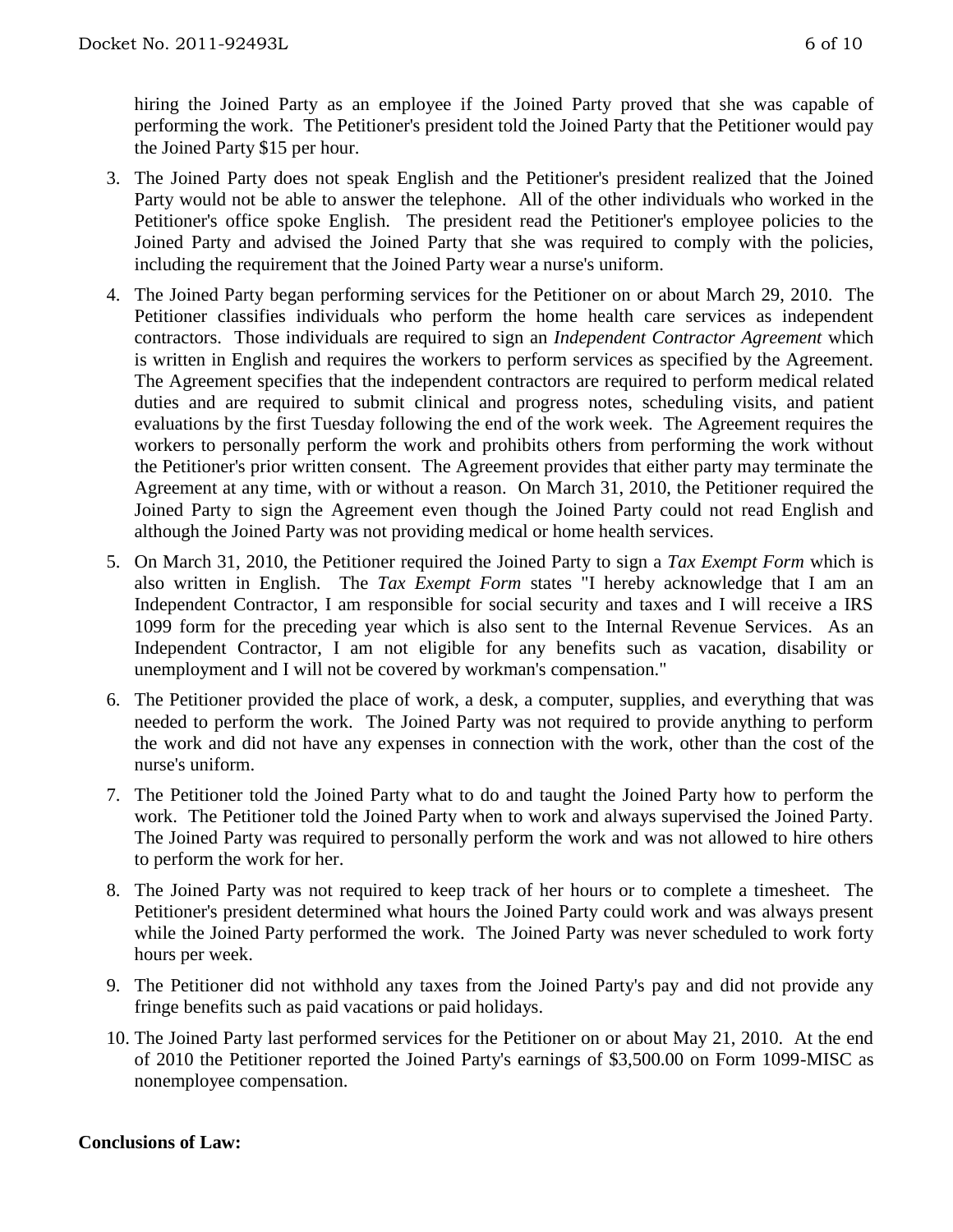- 11. The issue in this case, whether services performed for the Petitioner constitute employment subject to the Florida Unemployment Compensation Law, is governed by Chapter 443, Florida Statutes. Section 443.1216(1)(a)2., Florida Statutes, provides that employment subject to the chapter includes service performed by individuals under the usual common law rules applicable in determining an employer-employee relationship.
- 12. The Supreme Court of the United States held that the term "usual common law rules" is to be used in a generic sense to mean the "standards developed by the courts through the years of adjudication." United States v. W.M. Webb, Inc., 397 U.S. 179 (1970).
- 13. The Supreme Court of Florida adopted and approved the tests in 1 Restatement of Law, Agency 2d Section 220 (1958), for use to determine if an employment relationship exists. See Cantor v. Cochran, 184 So.2d 173 (Fla. 1966); Miami Herald Publishing Co. v. Kendall, 88 So.2d 276 (Fla. 1956); Magarian v. Southern Fruit Distributors, 1 So.2d 858 (Fla. 1941); see also Kane Furniture Corp. v. R. Miranda, 506 So.2d 1061 (Fla. 2d DCA 1987). In Brayshaw v. Agency for Workforce Innovation, et al; 58 So.3d 301 (Fla. 1st DCA 2011) the court stated that the statute does not refer to other rules or factors for determining the employment relationship and, therefore, the Department is limited to applying only Florida common law in determining the nature of an employment relationship.
- 14. Restatement of Law is a publication, prepared under the auspices of the American Law Institute, which explains the meaning of the law with regard to various court rulings. The Restatement sets forth a nonexclusive list of factors that are to be considered when judging whether a relationship is an employment relationship or an independent contractor relationship.
- 15. 1 Restatement of Law, Agency 2d Section 220 (1958) provides:
	- (1) A servant is a person employed to perform services for another and who, in the performance of the services, is subject to the other's control or right of control.
	- (2) The following matters of fact, among others, are to be considered:
		- (a) the extent of control which, by the agreement, the business may exercise over the details of the work;
		- (b) whether or not the one employed is engaged in a distinct occupation or business;
		- (c) the kind of occupation, with reference to whether, in the locality, the work is usually done under the direction of the employer or by a specialist without supervision;
		- (d) the skill required in the particular occupation;
		- (e) whether the employer or the worker supplies the instrumentalities, tools, and the place of work for the person doing the work;
		- (f) the length of time for which the person is employed;
		- $(g)$  the method of payment, whether by the time or by the job;
		- (h) whether or not the work is a part of the regular business of the employer;
		- (i) whether or not the parties believe they are creating the relation of master and servant;
		- (j) whether the principal is or is not in business.
- 16. Comments in the Restatement explain that the word "servant" does not exclusively connote manual labor, and the word "employee" has largely replaced "servant" in statutes dealing with various aspects of the working relationship between two parties.
- 17. In Department of Health and Rehabilitative Services v. Department of Labor & Employment Security, 472 So.2d 1284 (Fla. 1<sup>st</sup> DCA 1985) the court confirmed that the factors listed in the Restatement are the proper factors to be considered in determining whether an employer-employee relationship exists. However, in citing La Grande v. B&L Services, Inc., 432 So.2d 1364, 1366 (Fla.  $1<sup>st</sup> DCA$  1983), the court acknowledged that the question of whether a person is properly classified an employee or an independent contractor often can not be answered by reference to "hard and fast" rules, but rather must be addressed on a case-by-case basis.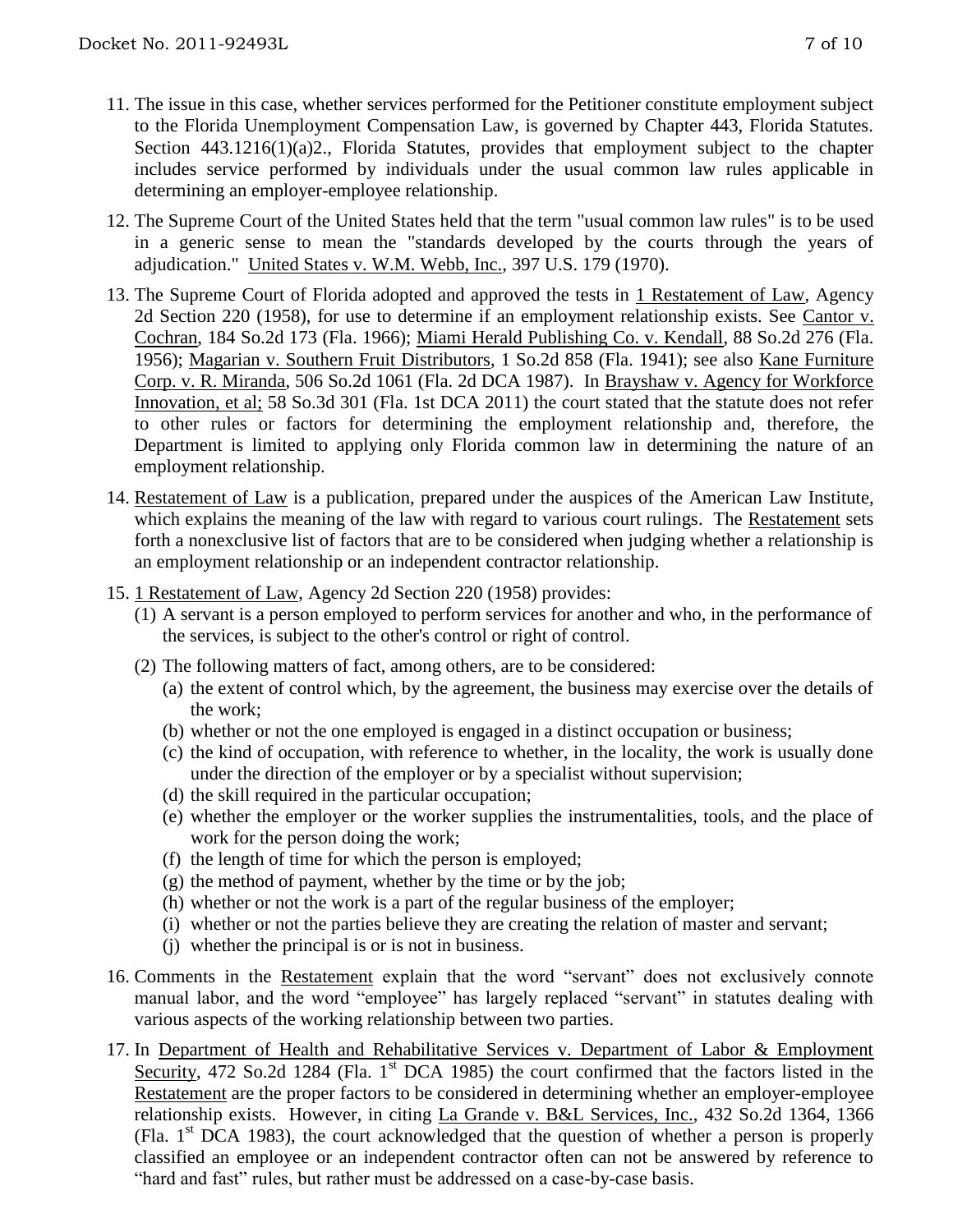- 18. The Florida Supreme Court held that in determining the status of a working relationship, the agreement between the parties should be examined if there is one. The agreement should be honored, unless other provisions of the agreement, or the actual practice of the parties, demonstrate that the agreement is not a valid indicator of the status of the working relationship. Keith v. News & Sun Sentinel Co., 667 So.2d 167 (Fla. 1995).
- 19. The *Independent Contractor Agreement* in this case has not been shown to be a valid indicator of the status of the working relationship. The Agreement requires the Joined Party to perform medical services; however, the Joined Party was not qualified to perform medical services and did not perform any medical or home health care services. The Agreement is written in English even though the Petitioner testified that the Joined Party does not speak English. The Agreement states that the Joined Party is an independent contractor; however, a statement in an agreement that the existing relationship is that of independent contractor is not dispositive of the issue. Lee v. American Family Assurance Co. 431 So.2d 249, 250 (Fla. 1<sup>st</sup> DCA 1983). In Justice v. Belford Trucking Company, Inc., 272 So.2d 131 (Fla. 1972), a case involving an independent contractor agreement which specified that the worker was not to be considered the employee of the employing unit at any time, under any circumstances, or for any purpose, the Florida Supreme Court commented "while the obvious purpose to be accomplished by this document was to evince an independent contractor status, such status depends not on the statements of the parties but upon all the circumstances of their dealings with each other."
- 20. The Petitioner was in the process of training the Joined Party to do clerical work in an attempt to determine if the Joined Party was capable of performing the work satisfactorily. If the Joined Party proved to be a capable worker the Petitioner intended to eventually hire the Joined Party as an employee. It was not shown that the Joined Party had any special skill or knowledge. The greater the skill or special knowledge required to perform the work, the more likely the relationship will be found to be one of independent contractor. Florida Gulf Coast Symphony v. Florida Department of Labor & Employment Sec., 386 So.2d 259 (Fla. 2d DCA 1980).
- 21. It was not shown that the Joined Party had any independence in regard to the working relationship. The Petitioner determined the hours of work and the rate of pay. The Petitioner determined what work was performed and how it was performed. The Joined Party was required to personally perform the work and could not hire others to perform the work for her. The Joined Party worked under the Petitioner's constant supervision and control and was required to comply with all company policies.
- 22. The Petitioner paid the Joined Party by time worked rather than by production or by the job. The Petitioner controlled the financial aspects of the relationship because the Petitioner controlled both the hourly rate of pay and the number of hours worked. No taxes were withheld from the pay. The fact that the Petitioner chose not to withhold taxes from the pay does not, standing alone, establish an independent contractor relationship.
- 23. Either party could terminate the relationship at any time for any reason. In Cantor v. Cochran, 184 So.2d 173 (Fla. 1966), the court in quoting 1 Larson, Workmens' Compensation Law, Section 44.35 stated: "The power to fire is the power to control. The absolute right to terminate the relationship without liability is not consistent with the concept of independent contractor, under which the contractor should have the legal right to complete the project contracted for and to treat any attempt to prevent completion as a breach of contract."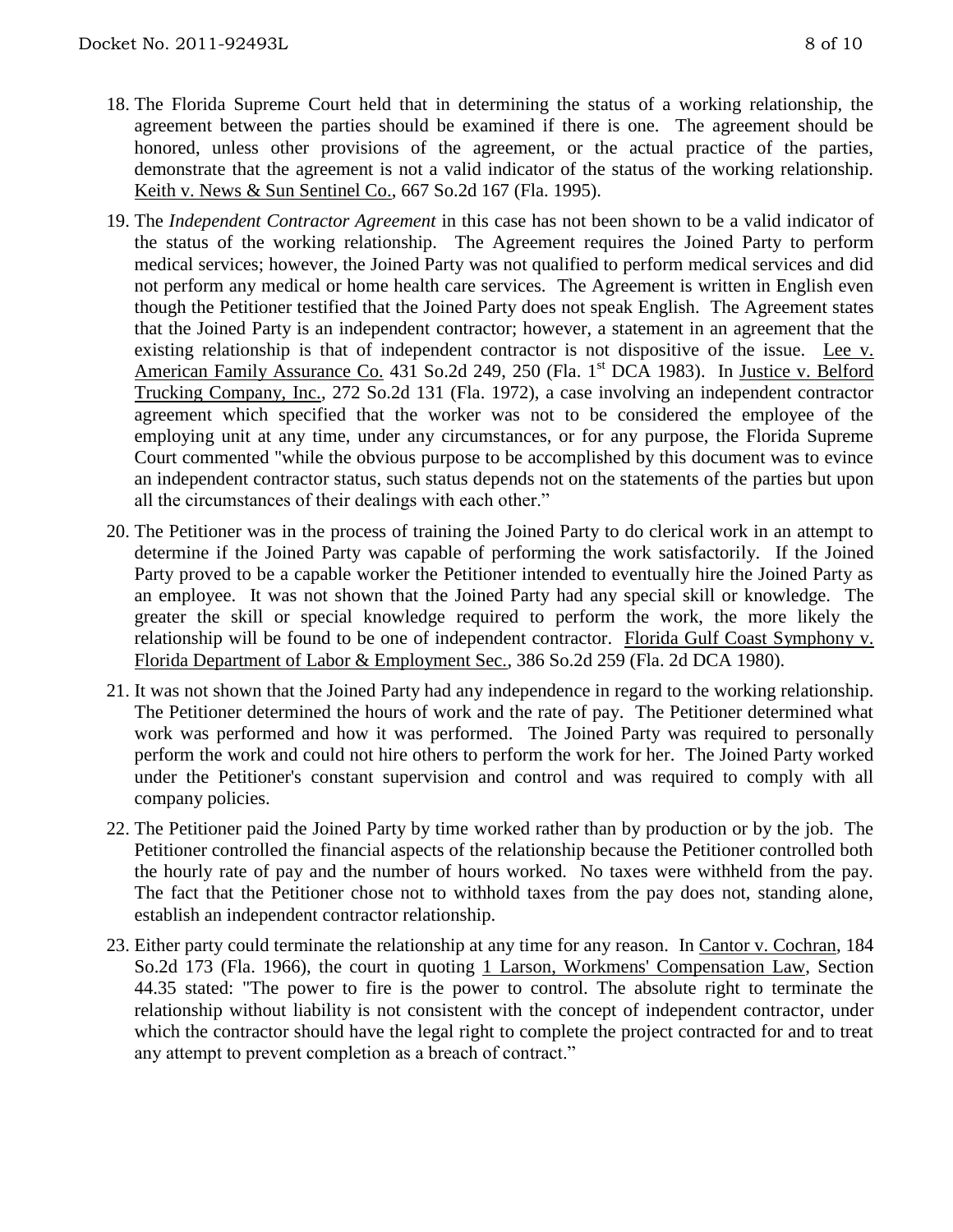24. In this case the Petitioner exercised complete control over the Joined Party. The Petitioner determined what work was performed, where it was performed, when it was performed, by whom it was performed, and how it was performed. Whether a worker is an employee or an independent contractor is determined by measuring the control exercised by the employer over the worker. If the control exercised extends to the manner in which a task is to be performed, then the worker is an employee rather than an independent contractor. In Cawthon v. Phillips Petroleum Co., 124 So 2d 517 (Fla. 2d DCA 1960) the court explained: Where the employee is merely subject to the control or direction of the employer as to the result to be procured, he is an independent contractor; if the employee is subject to the control of the employer as to the means to be used, then he is not an independent contractor.

**Recommendation:** It is recommended that the determination dated June 8, 2011, be AFFIRMED. Respectfully submitted on April 4, 2012.



R. O. SMITH, Special Deputy Office of Appeals

A party aggrieved by the *Recommended Order* may file written exceptions to the Director at the address shown above within fifteen days of the mailing date of the *Recommended Order*. Any opposing party may file counter exceptions within ten days of the mailing of the original exceptions. A brief in opposition to counter exceptions may be filed within ten days of the mailing of the counter exceptions. Any party initiating such correspondence must send a copy of the correspondence to each party of record and indicate that copies were sent.

Una parte que se vea perjudicada por la *Orden Recomendada* puede registrar excepciones por escrito al Director Designado en la dirección que aparece arriba dentro de quince días a partir de la fecha del envío por correo de la *Orden Recomendada*. Cualquier contraparte puede registrar contra-excepciones dentro de los diez días a partir de la fecha de envió por correo de las excepciones originales. Un sumario en oposición a contra-excepciones puede ser registrado dentro de los diez días a partir de la fecha de envío por correo de las contra-excepciones. Cualquier parte que dé inicio a tal correspondencia debe enviarle una copia de tal correspondencia a cada parte contenida en el registro y señalar que copias fueron remitidas.

Yon pati ke *Lòd Rekòmande* a afekte ka prezante de eksklizyon alekri bay Direktè Adjwen an lan adrès ki parèt anlè a lan yon peryòd kenz jou apati de dat ke *Lòd Rekòmande* a te poste a. Nenpòt pati ki fè opozisyon ka prezante objeksyon a eksklizyon yo lan yon peryòd dis jou apati de lè ke objeksyon a eksklizyon orijinal yo te poste. Yon dosye ki prezante ann opozisyon a objeksyon a eksklizyon yo, ka prezante lan yon peryòd dis jou apati de dat ke objeksyon a eksklizyon yo te poste. Nenpòt pati ki angaje yon korespondans konsa dwe voye yon kopi kourye a bay chak pati ki enplike lan dosye a e endike ke yo te voye kopi yo.

CLIPPEAR -

SHANEDRA Y. BARNES, Special Deputy Clerk

**Date Mailed: April 4, 2012**

Copies mailed to: Petitioner